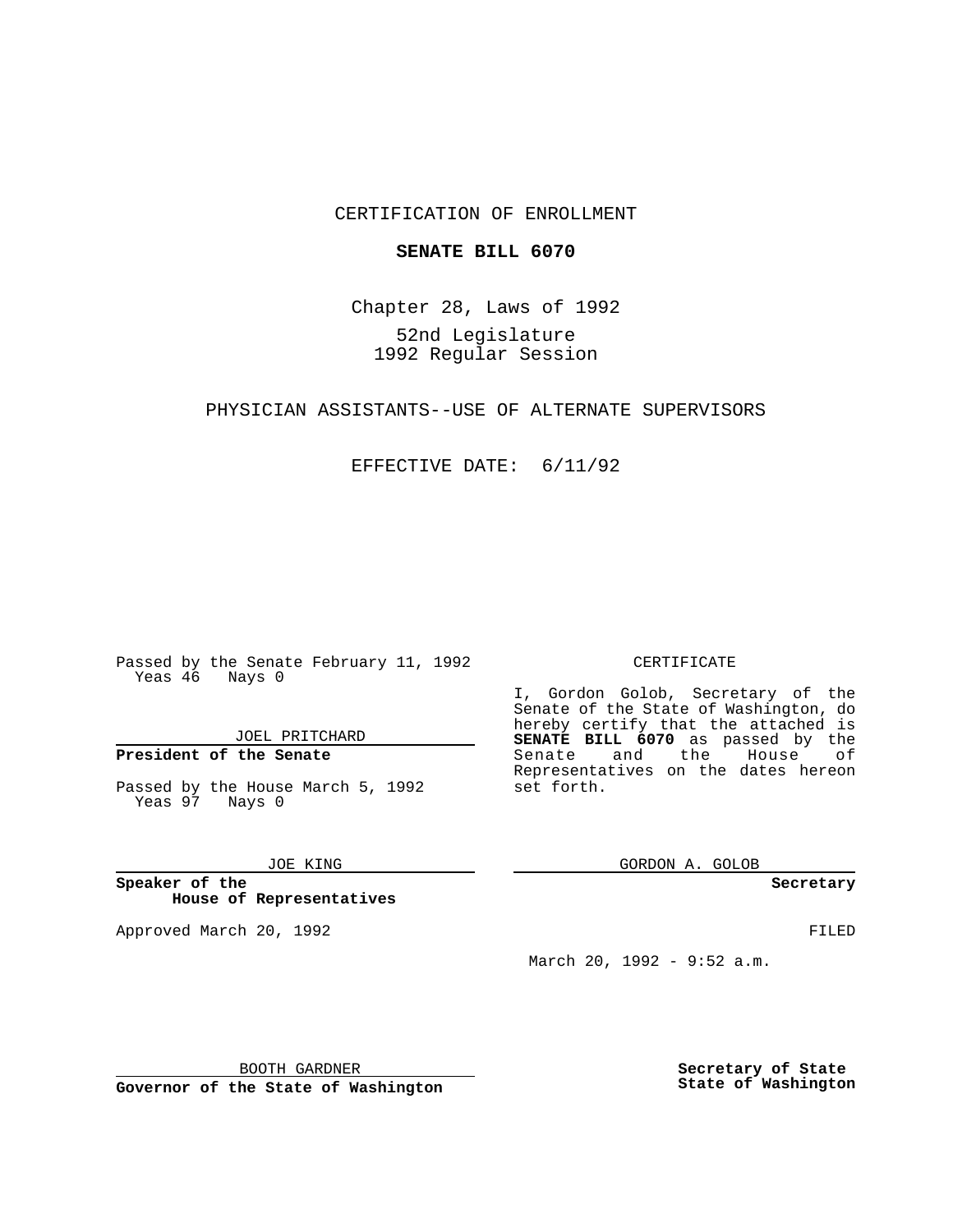# **SENATE BILL 6070** \_\_\_\_\_\_\_\_\_\_\_\_\_\_\_\_\_\_\_\_\_\_\_\_\_\_\_\_\_\_\_\_\_\_\_\_\_\_\_\_\_\_\_\_\_\_\_

\_\_\_\_\_\_\_\_\_\_\_\_\_\_\_\_\_\_\_\_\_\_\_\_\_\_\_\_\_\_\_\_\_\_\_\_\_\_\_\_\_\_\_\_\_\_\_

Passed Legislature - 1992 Regular Session

**State of Washington 52nd Legislature 1992 Regular Session**

**By** Senators Amondson and Snyder

Read first time 01/14/92. Referred to Committee on Health & Long-Term Care.

1 AN ACT Relating to physician's assistants; and amending RCW 2 18.57A.020 and 18.71A.020.

3 BE IT ENACTED BY THE LEGISLATURE OF THE STATE OF WASHINGTON:

4 **Sec. 1.** RCW 18.57A.020 and 1971 ex.s. c 30 s 8 are each amended to 5 read as follows:

 The board shall adopt rules and regulations fixing the qualifications and the educational and training requirements for persons who may be employed as osteopathic physician's assistants or who may be enrolled in any physician's training program.

 The board shall, in addition, adopt rules and regulations governing the extent to which physician's assistants may practice medicine during training and after successful completion of a training course. Such regulations shall provide: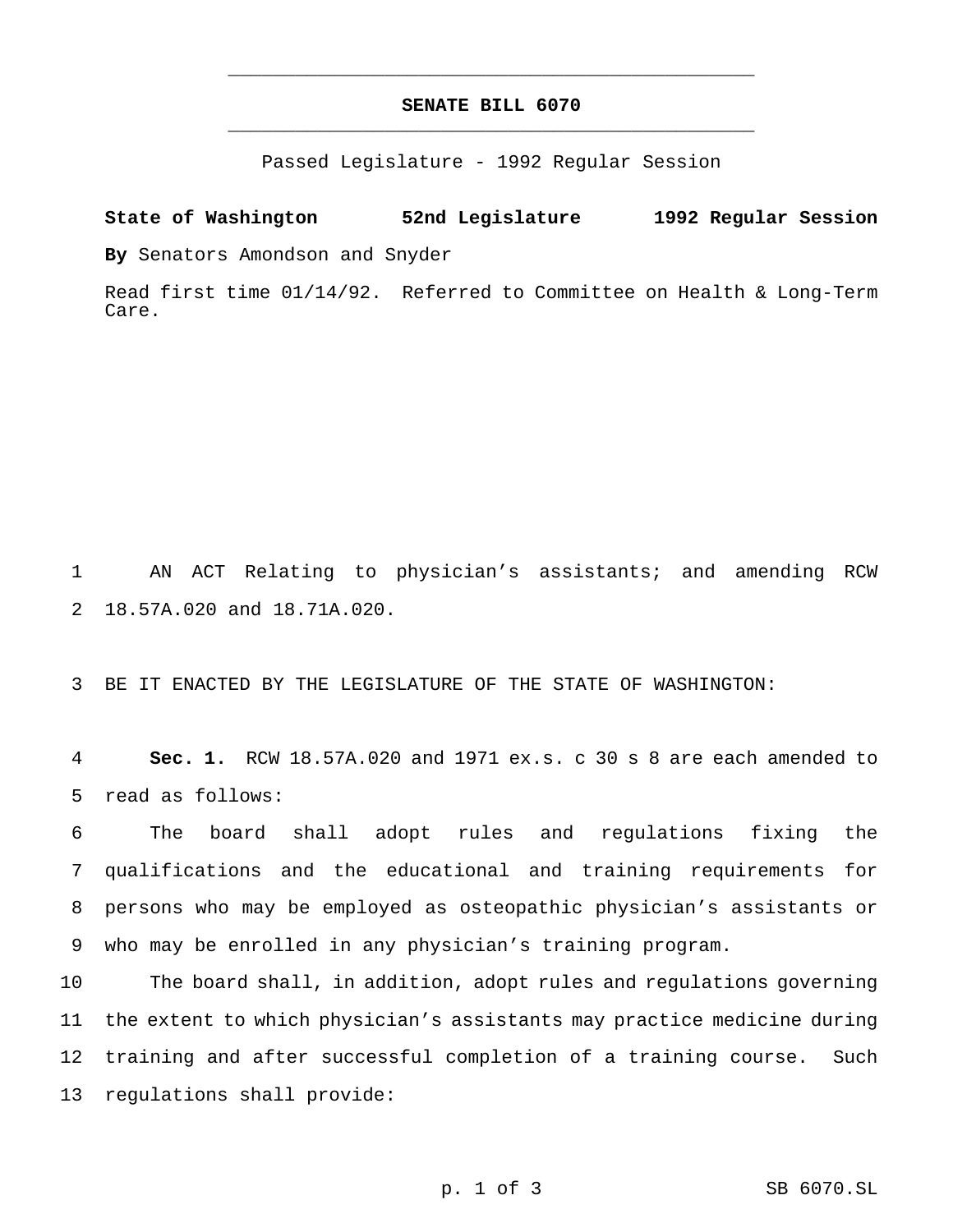(1) That the practice of an osteopathic physician's assistant shall be limited to the performance of those services for which he is trained; and

 (2) That each osteopathic physician's assistant shall practice medicine only under the supervision and control of an osteopathic physician licensed in this state, but such supervision and control shall not be construed to necessarily require the personal presence of the supervising physician at the place where services are rendered. 9 The board may authorize the use of alternative supervisors who are licensed either under chapter 18.57 or 18.71 RCW.

 **Sec. 2.** RCW 18.71A.020 and 1990 c 196 s 2 are each amended to read as follows:

 (1) The board shall adopt rules fixing the qualifications and the educational and training requirements for persons who may be employed as physician assistants or who may be enrolled in any physician assistant training program. The requirements shall include completion of an accredited physician assistant training program approved by the board and eligibility to take an examination approved by the board, provided such examination tests subjects substantially equivalent to the curriculum of an accredited physician assistant training program. Physician assistants licensed by the board on June 7, 1990, shall continue to be licensed.

 (2)(a) The board shall adopt rules governing the extent to which: (i) Physician assistant students may practice medicine during training; and

 (ii) Physician assistants may practice after successful completion of a physician assistant training course.

(b) Such rules shall provide:

SB 6070.SL p. 2 of 3